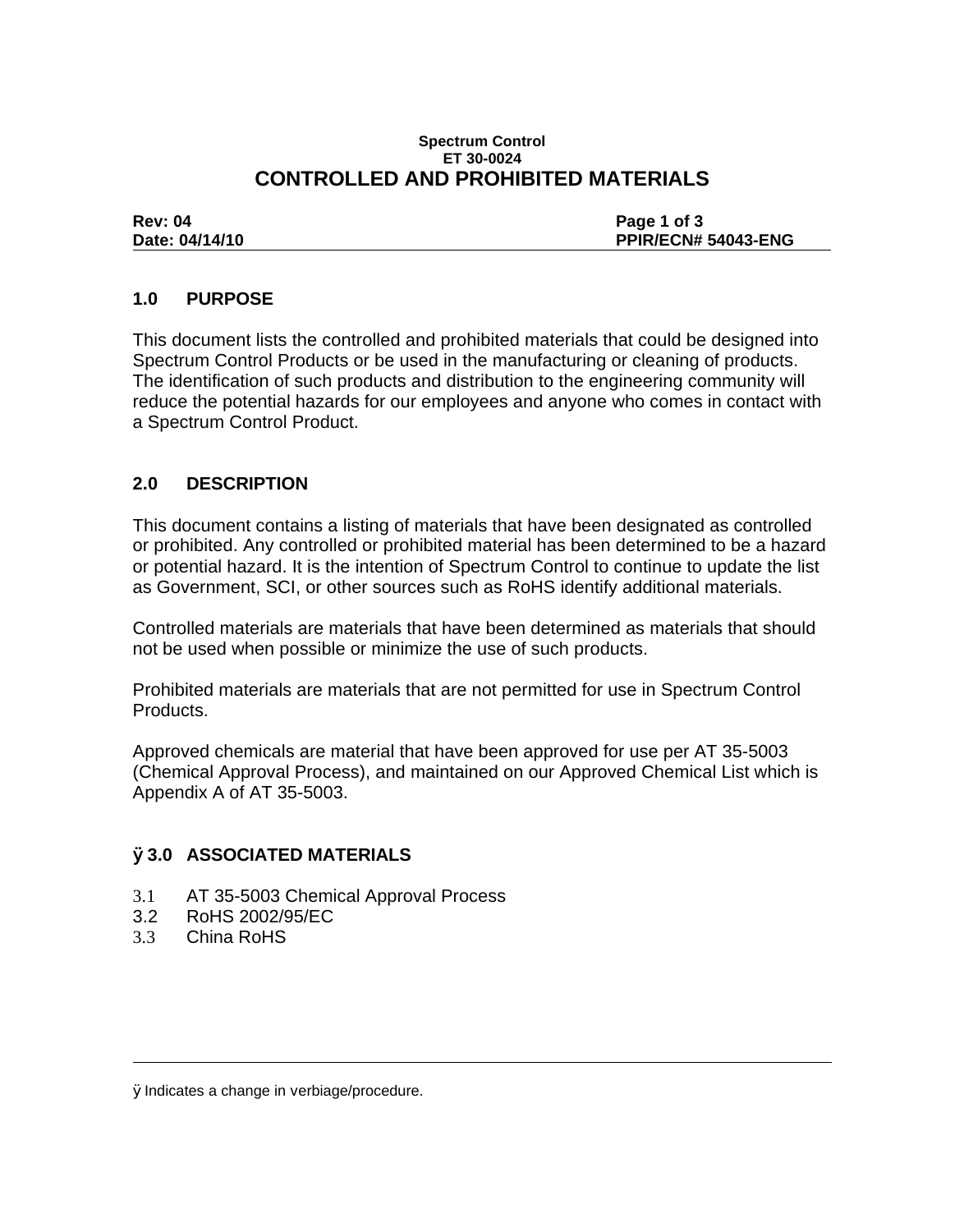### **Spectrum Control ET 30-0024 CONTROLLED AND PROHIBITED MATERIALS**

| <b>Rev: 04</b> | Page 2 of 3                |
|----------------|----------------------------|
| Date: 04/14/10 | <b>PPIR/ECN# 54043-ENG</b> |

### **4.0 GENERAL GUIDELINES THAT APPLY PER RoHS 2002/95/EC**

- 4.1 The use of Lead, Mercury, Hexavalent Chromium, PBB, and PBDE is allowed up to 0.1% by weight in homogeneous materials. Cadmium is allowed in homogeneous materials at a percentage of 0.01% by weight.
- 4.2 A homogeneous material is a material that cannot be mechanically disjointed (separated) into different materials by unscrewing, cuttings, crushing, grinding, and abrasive processing.

# **5.0 SCI CONTROLLED AND PROHIBITED MATERIALS LIST**

| <b>MATERIAL</b>                        | <b>CLASSIFICATION</b>   | <b>Note</b> |
|----------------------------------------|-------------------------|-------------|
| Asbestos                               | Prohibited              |             |
| Benzene                                | Prohibited              |             |
|                                        | (Only when customer     |             |
|                                        | specified)              |             |
| Cadmium and cadmium compounds          | Controlled (EU RoHS)    | 6.1         |
|                                        | (Prohibited China RoHS) |             |
| Chlorofluorocarbons and halos          | Prohibited              |             |
| Lead and lead compounds                | Controlled (EU RoHS)    | 6.2         |
|                                        | (Prohibited China RoHS) |             |
| Mercury and mercury compounds          | Prohibited              |             |
| Polychlorobiphenyls and derivatives    | Prohibited              |             |
| (PCB's)                                |                         |             |
| Polycholoroterphenyls and derivatives  | Prohibited              |             |
| (PCT's)                                |                         |             |
| PVC and vinyl chloride monomers        | Controlled (EU RoHS)    |             |
| <b>Hexavalent Chromium</b>             | Prohibited              | 6.3         |
| Polybrominated Biphenyls (PBB)         | Prohibited              | 6.4         |
| <b>Polybrominated Diphenyls Ethers</b> | Prohibited              | 6.4         |
| (PBDE)                                 |                         |             |

ØIndicates a change in verbiage/procedure.